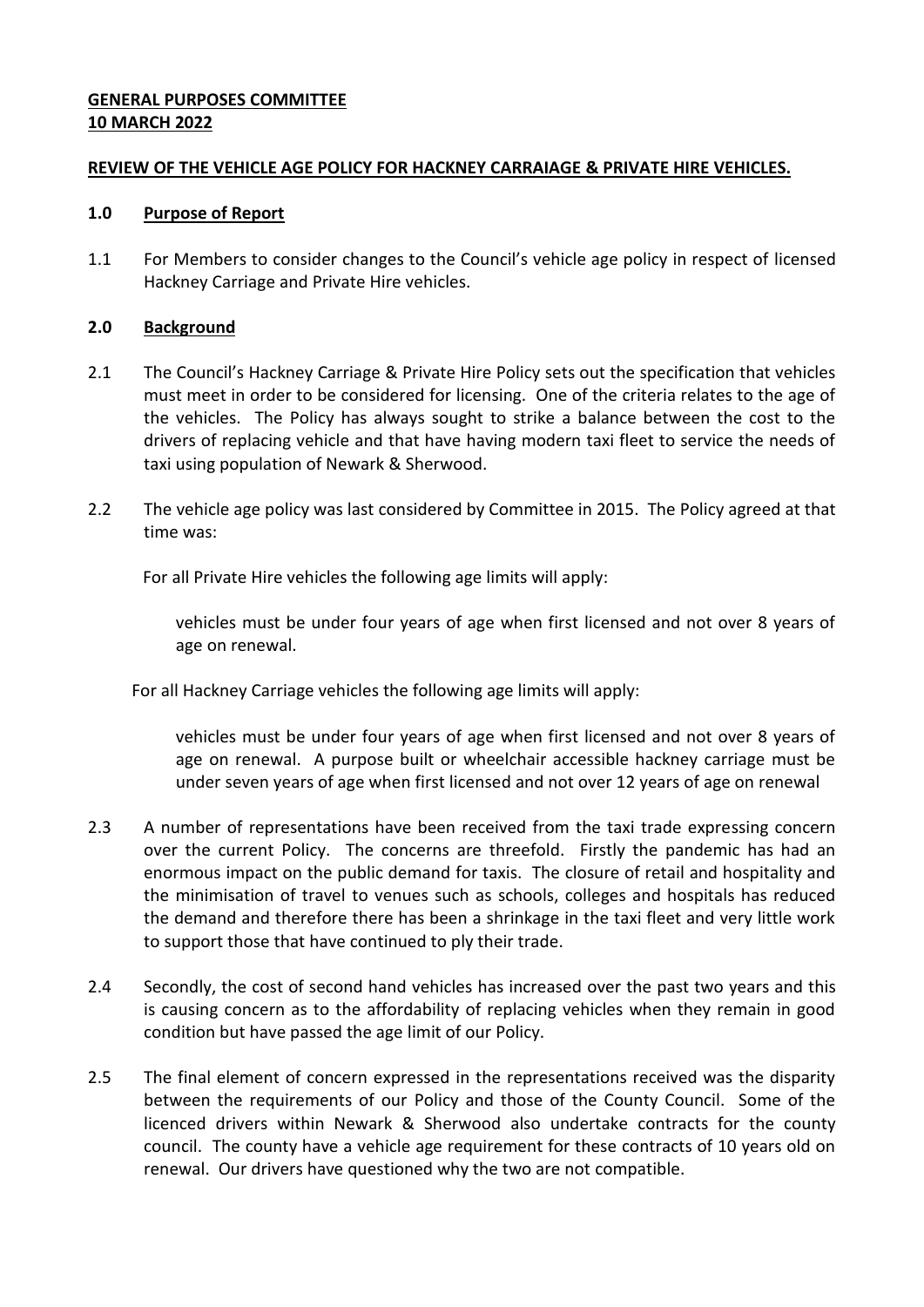- 2.6 In order to better understand whether the concerns of the trade could be addressed discussions have taken place with the Council's Transport Manager. He oversees the testing of our taxi fleet at the Council's depot. He is of the opinion that the improved materials used and the quality of construction of modern day cars, is such that our current age policy could be amended without any detriment to the quality of the fleet.
- 2.8 In order to provide Members with as much information as possible an exercise was undertaken to benchmark the NSDC age policy with that of other local authorities. The table at **Appendix A** sets out the comparisons.
- 2.9 An informal consultation exercise has also been undertaken with the taxi trade to seek their views on any potential changes to allow Members to understand their view point. The detailed comments are attached as **Appendix B**. However, in summary the trade are very much in favour of a relaxing of the age policy. They see this as one way of reducing their costs during the tough times they are facing.

### **3.0 Proposals**

- 3.1 There are compelling reasons why the age policy should be reviewed based on the current second hand car market, the challenges to the taxi trade and the general improvement in vehicle quality.
- 3.2 It is proposed that the age policy should be amended as set out below.

All vehicles must be under nine years of age on first registration and not over 10 years old on renewal. Vehicles over 6 years of age that fail the licensing vehicle test on structural damage or a major mechanical issue will not be licensed.

A purpose built or wheelchair accessible vehicle must be under nine years of age when first licensed and not over 12 years of age on renewal

### **4.0 Equalities Implications**

4.1 There are no equalities implications arising from this report.

# **5.0 Financial Implications**

- 5.1 None from this report
- **6.0 Digital Implications**
- **6.1** There are no digital implications arising from this report.

### **7.0 RECOMMENDATION**

**That the Council's age policy for Hackney Carriage Vehicles and Private Hire Vehicles be amended to as follows:** 

**All vehicles must be under 9 years of age on first registration and not over 10 years old on renewal. Vehicles over 6 years of age that fail the licensing vehicle test on structural damage or a major mechanical issue will not be licensed.**